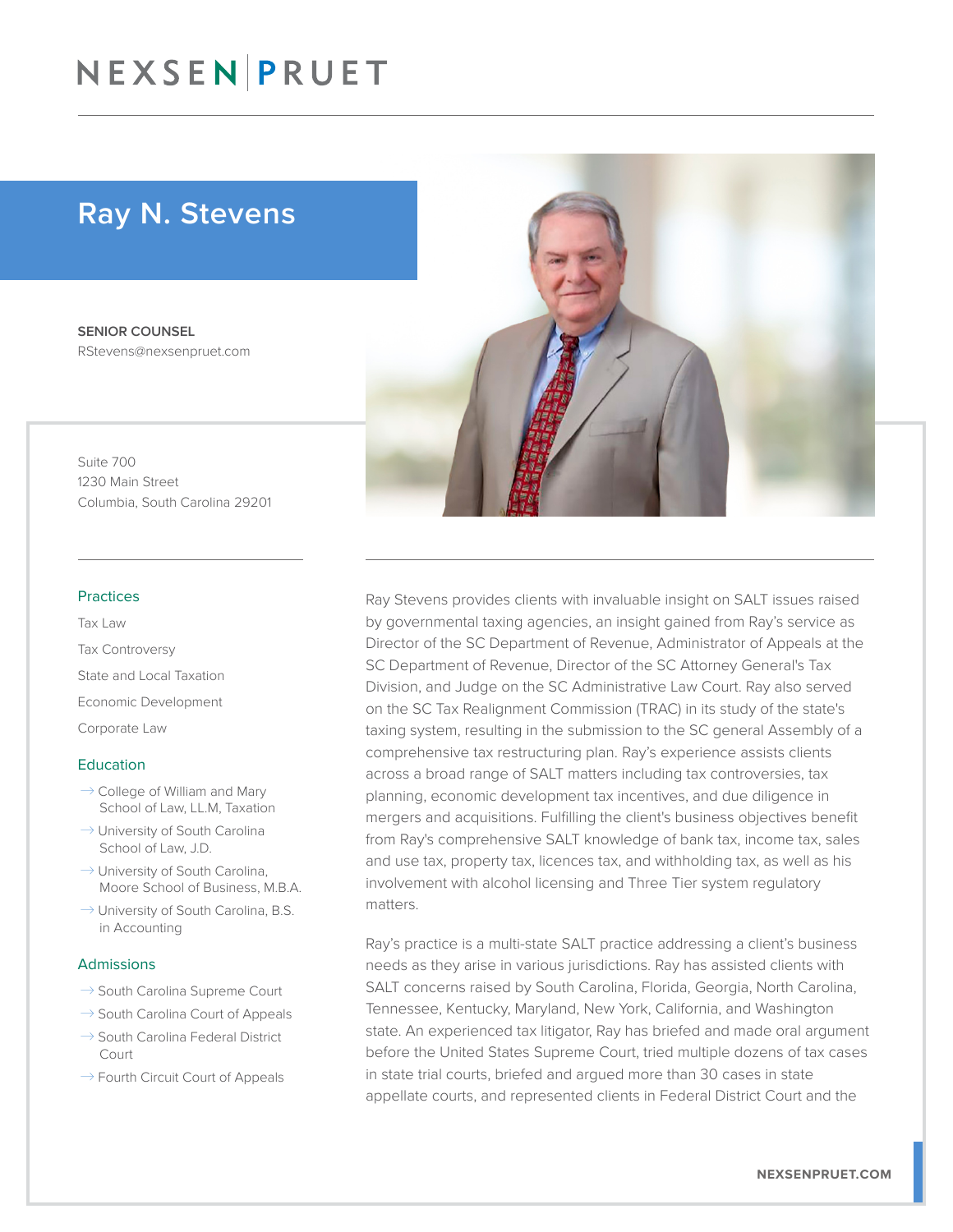$\rightarrow$  United States Supreme Court Fourth Circuit Court of Appeals. Notably, as an innovator in tax litigation, Ray originated and successfully defended the theory of law seeking to tax out-of-state royalty income earned from intangibles, a theory now known succinctly in the SALT world as a "Geoffrey issue."

> Ray previously worked as a tax partner at a multi-state law firm serving as the head of the firm's State and Local Tax practice. Ray has served as Chairperson for the Tax Committee of the SC Chamber of Commerce, Chairperson of the Industry Council of the Southeastern Association of Tax Administrators, and Chairperson of the SC Enterprise Zone Subcommittee for the SC Department of Commerce. He is a former Executive Board member of the Federation of Tax Administrators and a frequent speaker at conferences in both the private and public sectors.

### **Recognitions**

- $\rightarrow$  Earned 2009 Human Resources Innovation Award for State of South Carolina for creating the Honors Lawyers Program for the SC Department of Revenue
- $\rightarrow$  Devised theory now known in tax parlance as a "Geoffrey Issue" by successfully litigating the landmark case of Geoffrey, Inc. v. South Carolina Dept. of Revenue and Taxation, 313 S.C. 15, 437 S.E.2d 13 (1993)
- $\rightarrow$  Recognized as "National State Tax Author of the Year" for 2016 by Bloomberg BNA
- $\rightarrow$  Designated as "Legal Elite" for Taxation, 2013 and 2015, Columbia Business Monthly Magazine
- $\rightarrow$  Rated by Martindale-Hubbell as AV® Preeminent™ in Taxation

### Community & Professional

- $\rightarrow$  Southeastern Association of Tax Administrators, Industry Council, past Council Chairperson
- $\rightarrow$  Former Chairperson, Tax Committee, SC Chamber of Commerce
- $\rightarrow$  Federation of Tax Administrators, Former Executive Board Member
- $\rightarrow$  Former Chairman of the SC Enterprise Zone Subcommittee
- $\rightarrow$  Former Advisory Board Member of Vanderbilt University's Paul J. Hartman State & Local Tax Forum
- $\rightarrow$  Former member of the SC Coordinating Council of Economic Development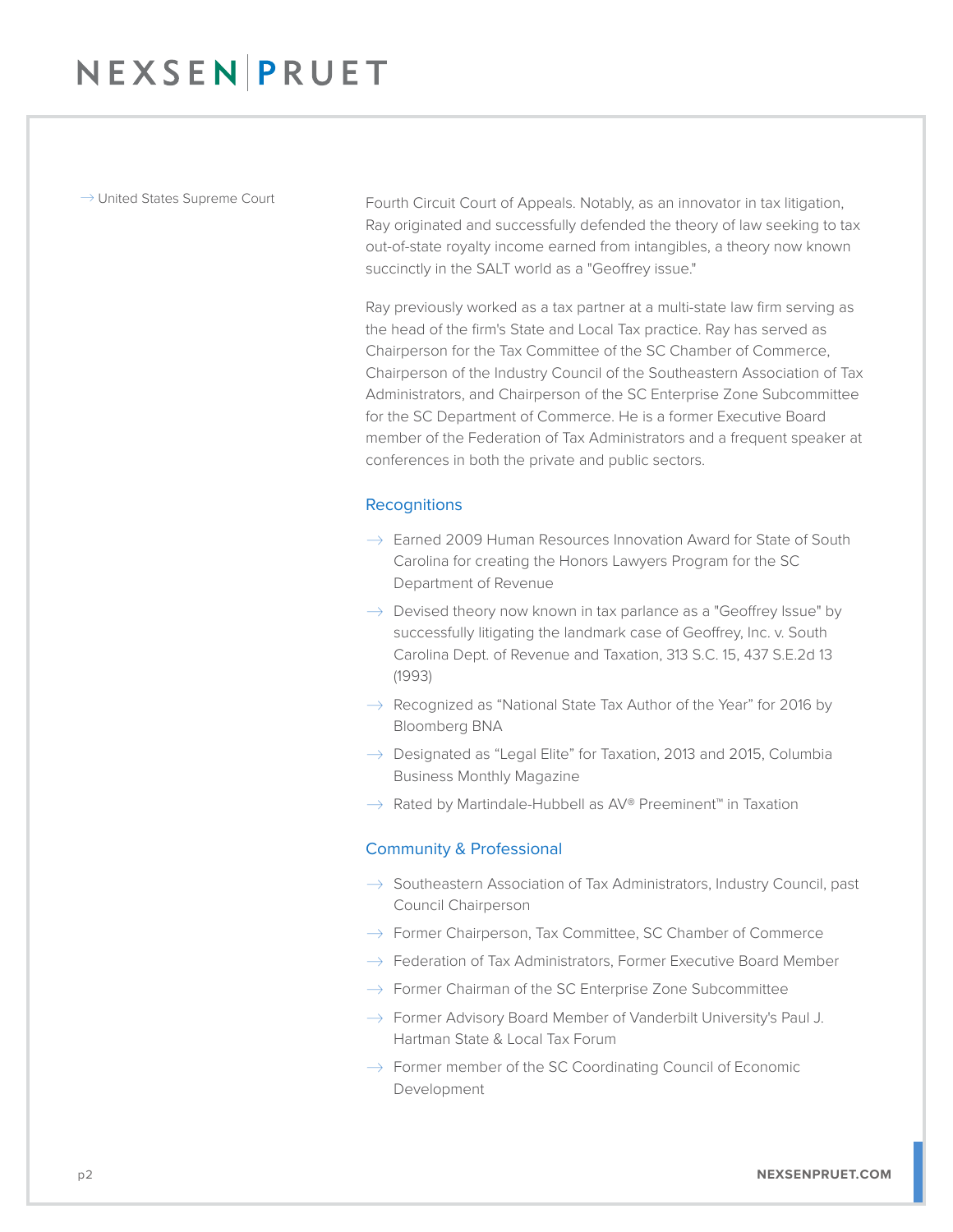## NEXSEN PRUET

### Presentations:

- $\rightarrow$  QUARTERLY TAX FORUM, "Tax Reform in the Tar Heel State," presented separately in Charlotte and Raleigh
- $\rightarrow$  SALT Developments in South Carolina & North Carolina, Tax Executive Institute, Co-presenter, presented in Charlotte and Raleigh
- $\rightarrow$  SALT Solutions "Tar Heel Taxation: Recent and Pending Legislation"
- $\rightarrow$  SALT Solutions: Federal and State Taxation of Trusts, Co-presenter, presented in Charlotte
- $\rightarrow$  "Anatomy of a State Tax Dispute: Best Practices in Contested Litigation," Council On State Taxation (COST) 43rd Annual Meeting, Orlando, FL
- $\rightarrow$  "Federalism in the State Tax System," Association of Corporate Counsel, Charleston, SC
- $\rightarrow$  "Apportionment: Render to the States Only What is Theirs," Georgetown Law 35th Annual Advanced State and Local Tax Institute, Washington, D.C.
- $\rightarrow$  "Hot Topics in State Taxation," Tax Executives Institute, Charlotte, NC
- $\rightarrow$  "Recent Developments in Property Taxation in South Carolina," SOUTH CAROLINA ASSOCIATION OF COUNTY ATTORNEYS, Hilton Head, SC
- $\rightarrow$  Visiting Professor, "Fundamentals of Federal Taxation of Partnerships, Corporations and Estates," Midlands Technical College, Columbia, SC
- $\rightarrow$  Guest Lecturer, "Duties and Functions of County Officials in South Carolina Property Taxation and Application of the Revenue Procedures Act Before the South Carolina Department of Revenue," University of South Carolina School of Law, State and Local Tax
- $\rightarrow$  "South Carolina Income Tax and Economic Tax Incentives, Recent Tax Developments in South Carolina," North Carolina/South Carolina Tax Bar, Kiawah Island, SC
- $\rightarrow$  "Developments in South Carolina Sales Tax and State Tax Issues in South Carolina," Council on State Taxation, Charlotte, NC
- $\rightarrow$  "Best Practices in State Tax Litigation," Council on State Taxation, Phoenix, AZ
- $\rightarrow$  "Bridge the Gap on Administrative Law," South Carolina Bar
- $\rightarrow$  "Litigating Before the ALC," South Carolina Bar Annual Convention, Governmental Section
- $\rightarrow$  "That Was the Year That Was Review of Changes in Administrative Law," South Carolina Bar
- $\rightarrow$  "Remedies and Procedures for Suits Against State Officials," Greenville County Tax Bar
- $\rightarrow$  "Administrative Procedures Before the South Carolina Department of Revenue," Greenville County Tax Bar
- $\rightarrow$  "Tax Practice Under the Revenue Procedures Act," Columbia Tax Study Group
- $\rightarrow$  "42 USC § 1983 in State Court Tax Disputes," Federation of Tax Administrators
- $\rightarrow$  "Collecting Taxes Under an Automatic Stay Due to Bankruptcy," Southeastern Association of Tax Attorneys
- $\rightarrow$  "Nexus and Jurisdiction for Taxation of Delaware Holding Companies," Southeastern Association of Tax Attorneys
- $\rightarrow$  "Moot Court Presentation on Taxation of Intangibles and Geoffrey v. South Carolina: Is the Camel's Nose Under the Tent?" Vanderbilt University's Paul J. Hartman Tax Forum